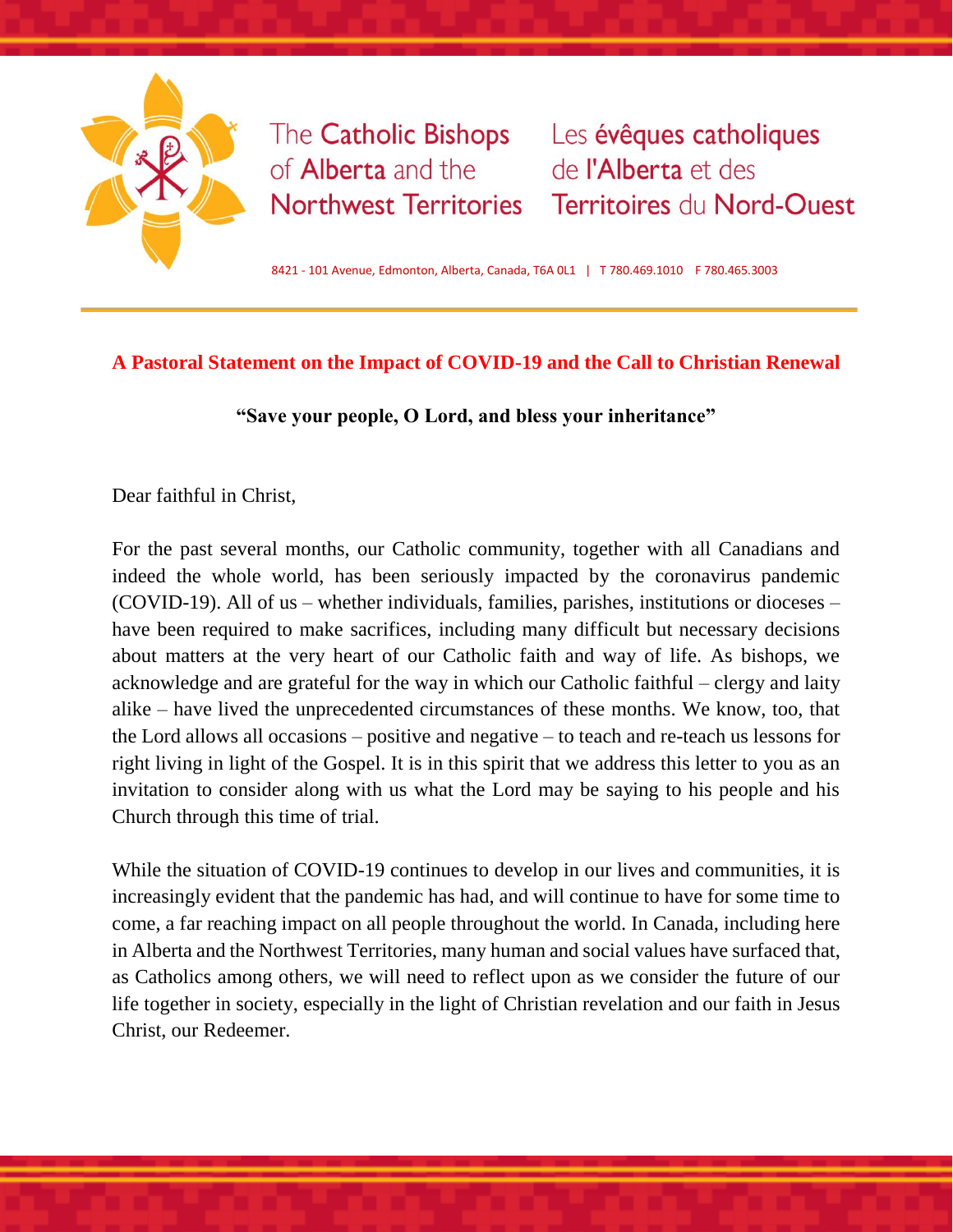In particular, the pandemic has alerted us to a number of important social issues that touch us all including:

- the care of vulnerable persons in our society and supports offered to medical personnel in hospitals, nursing homes and other care facilities;
- the education of our young people and supports offered to families and to educators;
- isolation and depression in our homes and communities, and the prevalence and stigma of mental illness, substance abuse, suicide and other social ills;
- increased rates of domestic violence, elder abuse and other forms of interpersonal violence;
- societal discord over different responses to COVID-19 that have fractured human relationships and challenged our call to love one another;
- incidents of racism, bigotry and religious intolerance, including in our towns and cities;
- anxieties caused by massive losses of employment and the general situation of economic instability;
- the fragility of our human condition and the basic needs we all have for safety, solidarity, and love within authentic human community.

At the same time, we have witnessed on a daily basis many heroic and selfless examples of individuals who exemplify true human goodness and charity. These are the so-called "saints who live next door" identified by Pope Francis as medical professionals, educators, parents and grandparents, shop workers, cleaners, communications and information technology specialists, law and order personnel, delivery drivers and so many volunteers in all sectors of our society. Whether motivated by faith or otherwise, young or old, these individuals are role models for all of us, demonstrating dedicated care and compassion that goes beyond duty to a level of human solidarity that is inspiring to others. We give thanks to God for raising up such generous human individuals who embrace this collective challenge as a way to witness to the enduring human and social values by which we need to live.

All of these situations described above – the good examples and the social challenges we face – give us insights into certain behaviours, actions and structures that we value as a society and as a Christian people. Some of these we will rightly want to hold on to going forward, while others may be in need of remedy or renewal.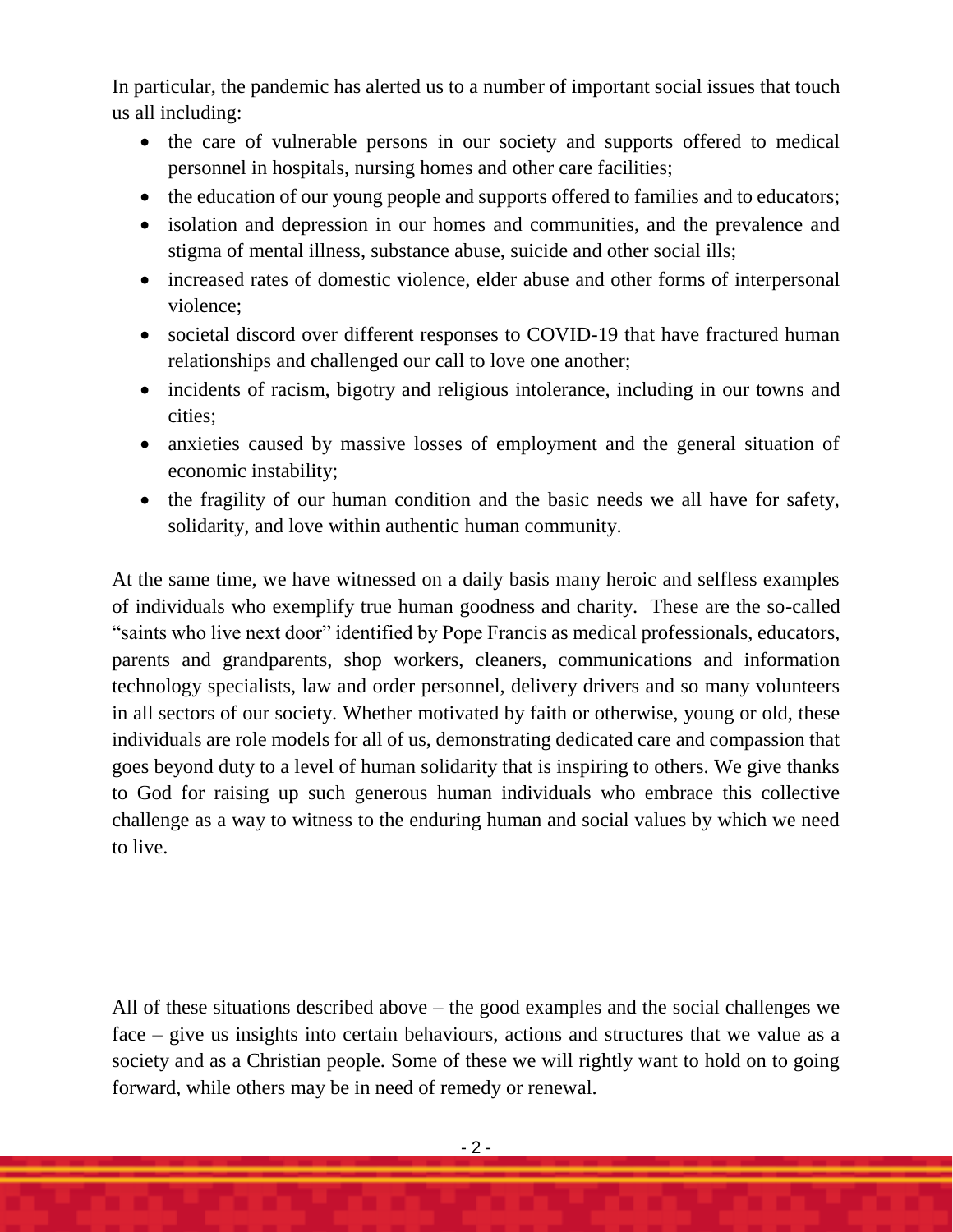On this feast day when we contemplate Christ's victory over death through the life-giving wood of the Cross, we, the Catholic Bishops of Alberta and the Northwest Territories, invite you to reflect and discern with us the kind of response that will be needed to address some of the human and social values that have surfaced during this pandemic. Specifically, we seek new ways to promote authentic human development and flourishing in the very way that we live, care for others, work, organize society and interact with one another. Moved by our faith in Christ and inspired by the principles of Catholic Social Teaching, we invite the Catholic community to join us in looking afresh at certain aspects of our life together in society, to discern and decide a course for true social, cultural and spiritual renewal.

In the coming weeks, *Grandin Media* will be hosting a series of recorded panel discussions on various themes related to the pandemic and its challenging effects on our society. These sessions, featuring Catholic voices from around the province and territories, are meant to encourage our Catholic faithful to engage new questions and to take up new actions that reflect a "new normal" consistent with our life in Christ. Together with written texts, prepared by our bishops and released weekly, we shall present a series of reflections on the following topics:

- $\triangleright$  Reflection Topic #1: Inherent dignity of every human life
- $\triangleright$  Reflection Topic #2: Importance of the family
- $\triangleright$  Reflection Topic #3: Individual rights and social responsibilities
- $\triangleright$  Reflection Topic #4: Vulnerability and solidarity
- $\triangleright$  Reflection Topic #5: Responsibility for the common good
- $\triangleright$  Reflection Topic #6: Healthy use of information technologies
- $\triangleright$  Reflection Topic #7: Value and dignity of human work

We encourage all of our faithful to "tune in" to these sessions and take an active part in offering their own experience and wisdom on the topics presented. [An online mechanism will be available to receive your comments and feedback.] In this way, we hope to receive your insights into living our Christian faith in new ways in Catholic homes and in our communities, through our parishes, lay movements, schools and institutions, marked by hope, compassion and charity.

Our Catholic faith has much to contribute with respect to promoting human, social and spiritual values for the common good of society. We trust that you, like us, see the urgency to discern wisely the *signs of the times* and to "reset" our lives so that our collective experience in moving forward accords with the Gospel. Guided by the Holy Spirit, and